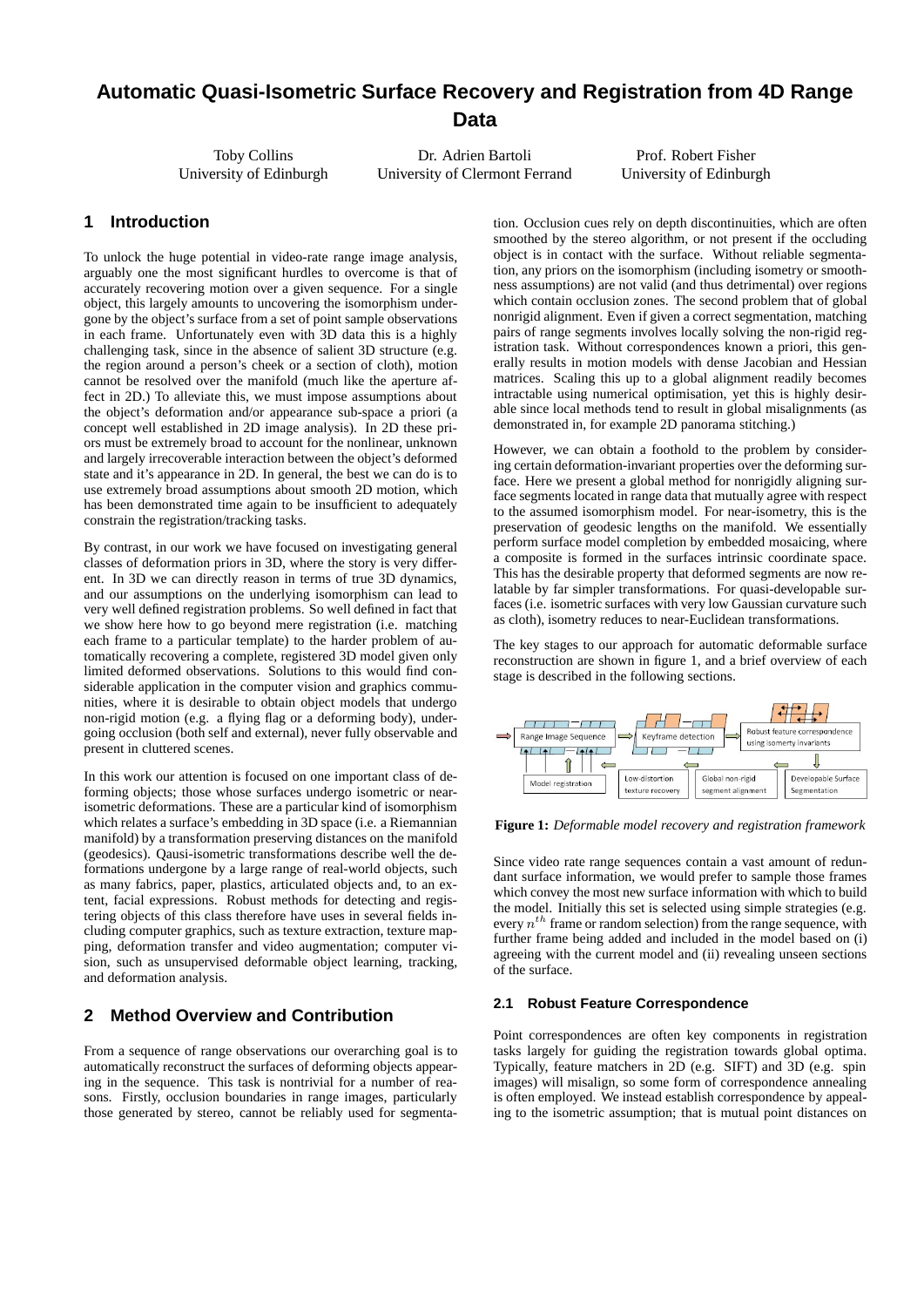

**Figure 2:** *Deformable surface reconstruction from multiple range observations. TL: Regions matched and extracted from several range images (some of which are shown in TR. BL the resulting reconstruction comparing (left) the true surface texture, (middle) rigidly aligned patches and (right) the nonrigidly aligned and stitched model. BL: An example distortion map for a particular segment.*



**Figure 3:** *Robust point correspondence between range pairs using spectral clustering. From left to right: Correspondences matched by SIFT; Robust correspondence and clustering using our method; Spectral embedding of matches (green indicates outliers); Another example.*

the manifold (geodesics) should be preserved. We establish a measure of isometric conformity between all pairs of candidate correspondences , and the optimal solution is the subset set of matches with maximal mutual agreement. In our method we find an efficient inexact solution to this using spectral methods to find strongly connected clusters in a compatibility graph whose nodes represent matches and edges weighted by their mutual match scores. Since occlusion zones (undetected or otherwise) break geodesic agreements, multiple clusters may exist in the graph which are each bounded by an occlusion zone. Thus, we use k-way spectral clustering to jointly recover the correct matches and segmentation (Figure 3.) Currently, we extract features based only on intensity, since 3D features on smooth developable surfaces are almost entirely ambiguous.

#### **2.2 Quasi-Developable Surface Segmentation**

Given a set of segmented high-quality feature correspondences, we proceed to extract the surrounding region agreeing with our assumption of developabliy. Although zero Gaussian curvature characterises perfectly developable surfaces, its computation is often too unstable to derrive a segmentation. Furthermore, for real surfaces low Gaussian curvature is usually present. Instead, from our matched features we grow a region over the range image such that the distortion (angular and stretch) induced by flattening it is bounded by some tolerance. Once grown, we further refine the region using other segmentation cues (i.e. strong intensity/depth gradients and colour histograms), combined proabablistically and solved using graph cuts.

#### **2.3 Global Nonrigid Segment Alignment**

Given multiple surface segments, from multiple range images, we bring them into nonrigid alignment by minimising two error criteria related to (i) mutual feature distances between matched segments and (ii) mutual feature distances over each segment. The first enforces the alignment of matched features whilst the second preserves the system's rigidity. Since (ii) is very nonlinear (quadric in position), we settle for a slightly weaker interpretation which enforces conformality rather than rigidity over a segment (i.e. angle preservation.) This is quadratic in position and results in a full-rank least squares system that can be solved in closed form using sparse linear least squares. The second stage propagates the transformations from the features through each segment. Since our underlying assumption is of near-rigidity on the 2D plane, we use an asrigid-as-possible transformation similar to that proposed recently by [Schaefer et al. 2006] used in interactive shape manipulation.

#### **2.4 Low-Distortion Surface Texture Recovery**

Our final stage of recovering the surface model is to generate a rendering of the surface's texture. Given the match correspondences, shading artifacts can be removed using standard techniques. To generate the render, blending techniques used in image mosaicing